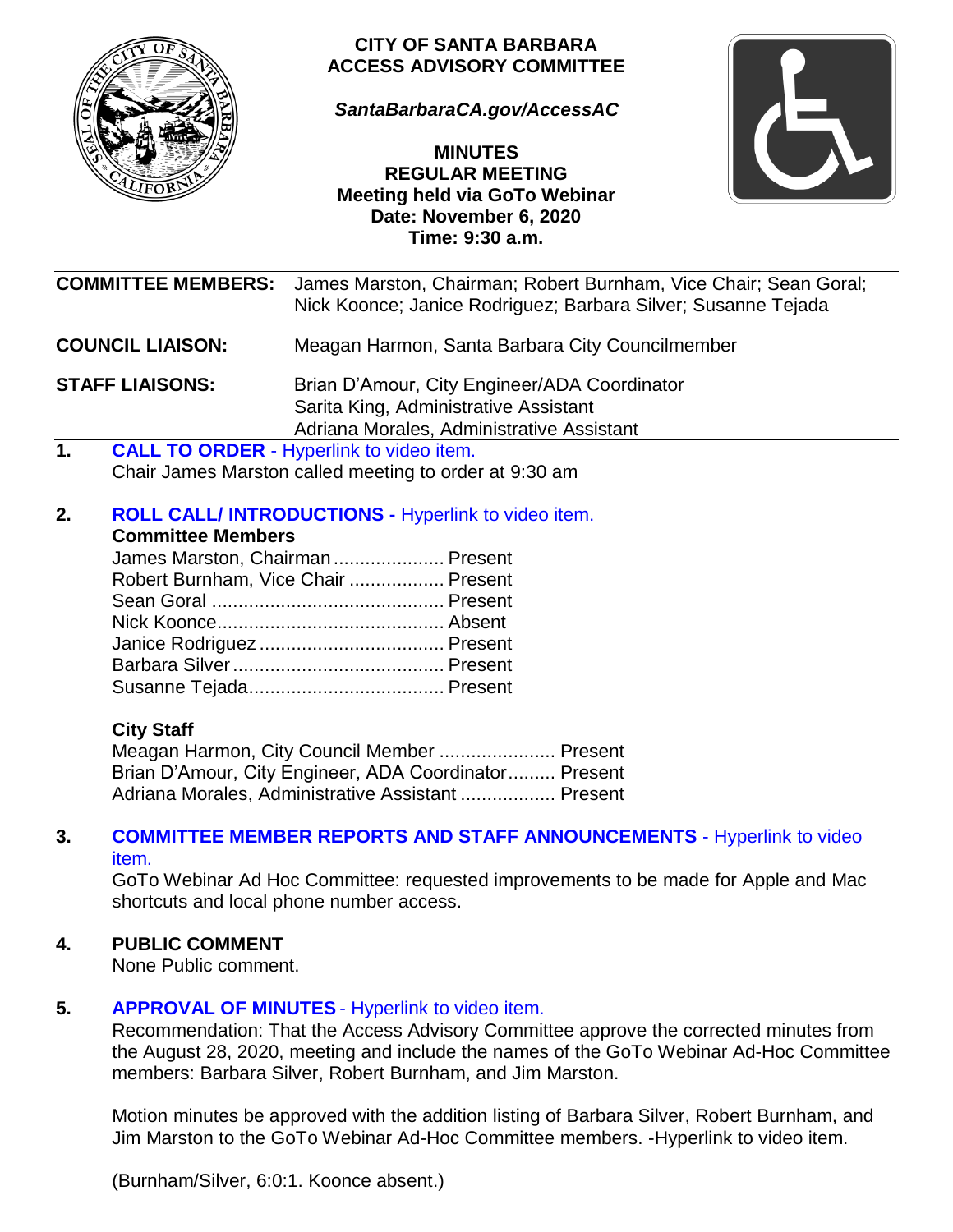## **6. [STATE STREET AND PARKLETS UPDATE](https://youtu.be/PIX9lxwmMmw?t=992)** - Hyperlink to video item.

Recommendation: That the Access Advisory Committee receive an update on State Street and Parklets.

Brian D'Amour, Acting Public Works Director, and Jason Harris, City of Santa Barbara Economic Development Manager, provided an update on current and future State Street and Parklets activity.

## **7. [ADA COORDINATOR'S REPORT](https://youtu.be/PIX9lxwmMmw?t=2784)** - Hyperlink to video item.

Recommendation: That the Access Advisory Committee receive a report from the ADA Coordinator.

Brian D'Amour, Acting Public Works Director, provided a report to the Committee members. He attended the California Network of ADA Coordinators virtual meeting last month, and shared that he hopes to attend this monthly forum. He also proposed a new format for the minutes of this meeting.

## **8. AD-HOC COMMITTEE REPORTS**

Recommendation: That the Access Advisory Committee receive updates from the following Ad-Hoc Committees:

- Sidewalk Ad-Hoc Committee (Marston, Burnham, Koonce)
- Valet Parking Ad-Hoc Committee (Marston, Koonce, Silver)
- Blue Curb Parking Ad-Hoc Committee (Koonce, Rodriguez, Tejada)
- Annual Report and Access Advisory Committee Resolution Ad-Hoc Committee (Silver, Koonce, Burnham)
- Website Application Replacement Project Ad-Hoc Committee (Burnham, Koonce, Goral)

# **[Sidewalk Ad-Hoc Committee](https://youtu.be/PIX9lxwmMmw?t=3206)** - Hyperlink to video item.

Jim Marston and Robert Burnham shared updates regarding the Sidewalk Ad-Hoc Committee. Adriana Morales shared Nick Koonce's emailed remarks for the Sidewalk Ad-Hoc Committee.

# **[Valet Parking Ad-Hoc Committee](https://youtu.be/PIX9lxwmMmw?t=3655)** - Hyperlink to video item.

Jim Marston noted there were no updates for the Valet Parking Ad-Hoc Committee for a number of years and discussed disbanding this committee.

# **Motion to disband [the Valet Parking Ad-Hoc Committee](https://youtu.be/PIX9lxwmMmw?t=3725)** - Hyperlink to video item.

(Silver/Marston, 6:0:1. Koonce absent)

## **[Blue Curb Parking Ad-Hoc Committee](https://youtu.be/PIX9lxwmMmw?t=3783)** - Hyperlink to video item.

Adriana Morales shared Nick Koonce's emailed remarks for the Blue Curb Parking Ad-Hoc Committee.

#### **[Annual Report and Access Advisory Committee Resolution Ad-Hoc Committee](https://youtu.be/PIX9lxwmMmw?t=4158)** - [Hyperlink to video item.](https://youtu.be/PIX9lxwmMmw?t=4158)

Robert Burnham shared updates regarding the Annual Report and Access Advisory Resolution.